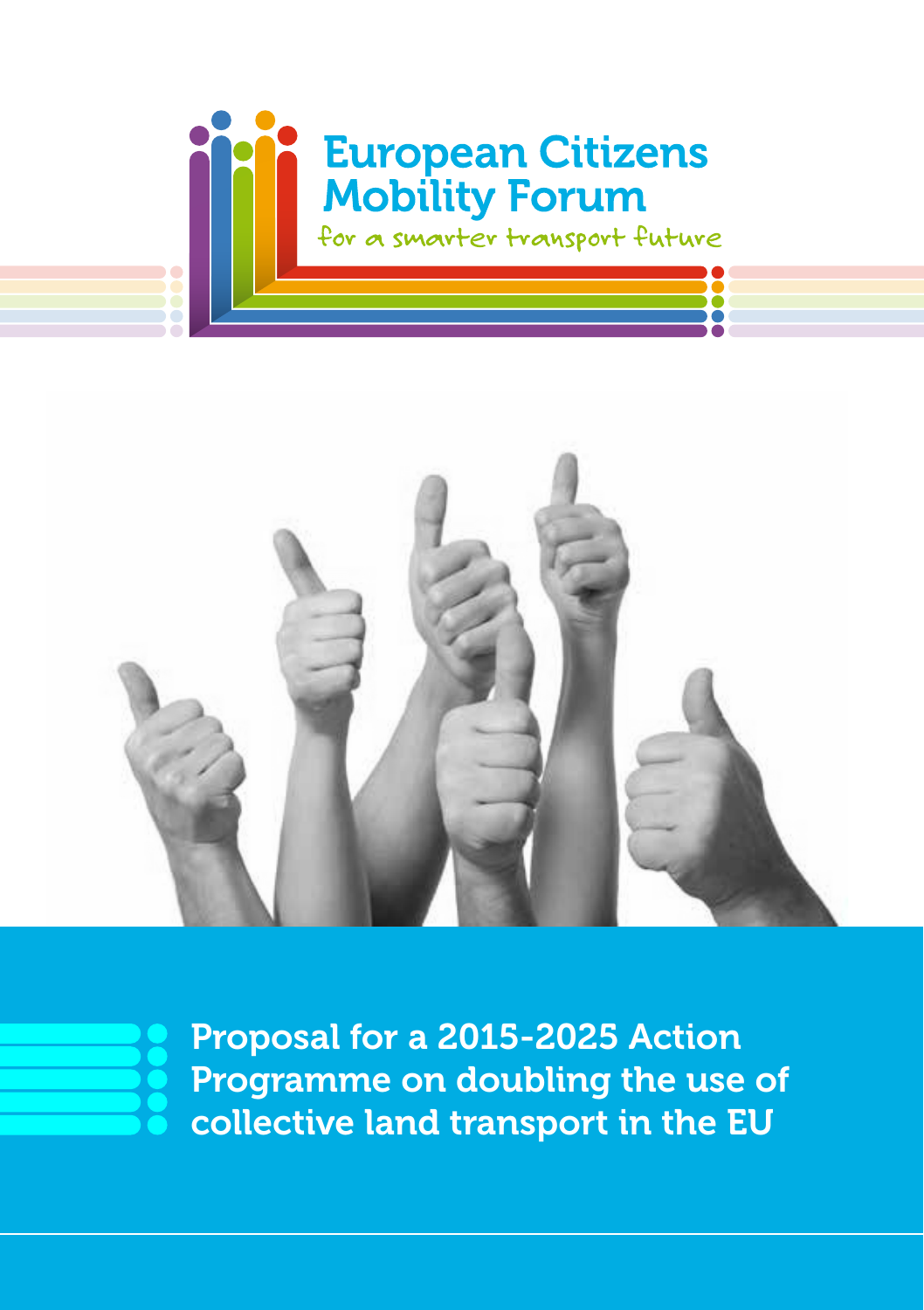# The European Citizens' Mobility Forum

The European Citizens' Mobility Forum (ECMF), created in 2014, is a structure open to all public and private stakeholders sharing the objective of doubling the use of collective land transport and unlocking the unused potential of collective road- and rail-based transport in  $the$  $FlI$ 

The ECMF considers that a fundamental transformation of the EU transport system, including a shift to collective mobility in everyday commuting and travel practices will be needed to answer the challenges posed by the future of mobility in the EU. The collective land transport chain makes efficient use of resources, facilitates access to markets and services for everyone, creates economic opportunities, limits the negative externalities of mobility and encourages social integration.

The ECMF consists of representatives from the EU institutions (European Parliament, European Commission DG MOVE, Committee of the Regions, European Economic and Social Committee, civil society researchers and stakeholders (trade unions, safety and environmental NGOs, passenger organisations and representatives of cities), trade associations and business representatives from the door-todoor collective land transport chain.

The ECMF's core mandate is to propose concrete actions to double the use of collective land transport in the EU by 2025 through a detailed and targeted European Action Programme and to monitor its implementation.

### Members



European Commission

European Economic and Social Committee (ECOSOC)



International Road Transport Union (IRU)



Fédération Belge des exploitants d'Autobus et d'Autocars et des Organisateurs de Voyages



The Swedish Bus and Coach Federation



Eurolines



European Passenger Federation (EPF)



European Cities and Regions Networking for Innovative Transport Solutions (POLIS)



Group of European Travel Agents' and Tour Operators' Associations within the EU



Europeaan Union Committee of the Regions (COR)

European Parliament



International Association of Public Transport AISBL (UITP)



Confederation of Passenger Transport UK (CPT)



Koninklijk Nederlands Vervoer (KNV) Taxi



European Passenger Transport Operators



European Disability Forum



European Tour Operators Association



Hydrogen, fuel cells and Electro-mobility in European Regions

2 Action Programme 2015-2025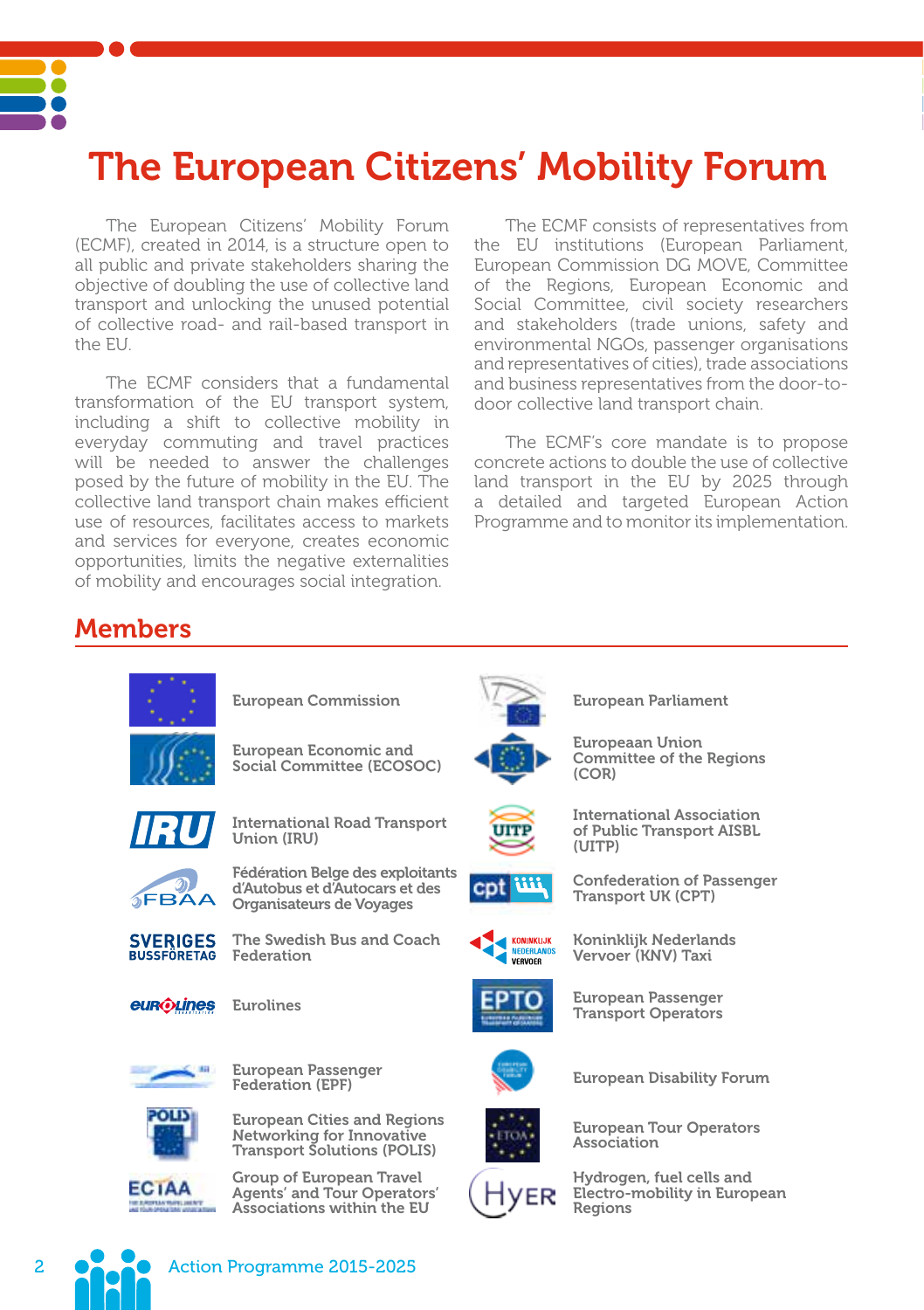## Table of contents

#### 4 Introduction

Collective land transport as the backbone of a sustainable, seamless, affordable and inclusive mobility for all

The pioneering work of the Smart Move High Level Group

From a shared vision supported by all stakeholders towards a structured implementation, backed by a coherent governance plan and a dedicated funding instrument

#### 6 Principles Governing The Action Programme

Contribute to social cohesion by improving customer and user satisfaction, accessibility and choice within the collective transport chain

Improve the efficiency of the collective door-to-door mobility chain as a whole

Improve the collective land transport chain's safety record and sustainability

Resolutely improve the image and attractiveness of the collective mobility chain to both the general public and the workforce

### Action Programme 2015-2025

Governance: better governance through optimal servicepromoting legislation and administrative frameworks

Infrastructure: towards a seamless mobility chain through connected, accessible and high quality infrastructure

Innovation: research and development, innovation deployment and best practices

Funding: support research and innovation to improve the efficiency of the collective land transport chain, and promote demonstration projects

> Sustainability: Improve the EU mobility system's safety, environmental and carbon footprint performance

> Taxation: towards a taxation and charging system that incentivises and rewards innovation and service quality

Service quality: Training, competence-building and knowledge to make the profession more attractive and to increase service quality and performances

> Image: Reinventing and rebranding collective land transport through better promotion and awareness-raising

Evaluation and monitoring: production of statistics to monitor the progress made in achieving the objective of doubling the use collective land transport 8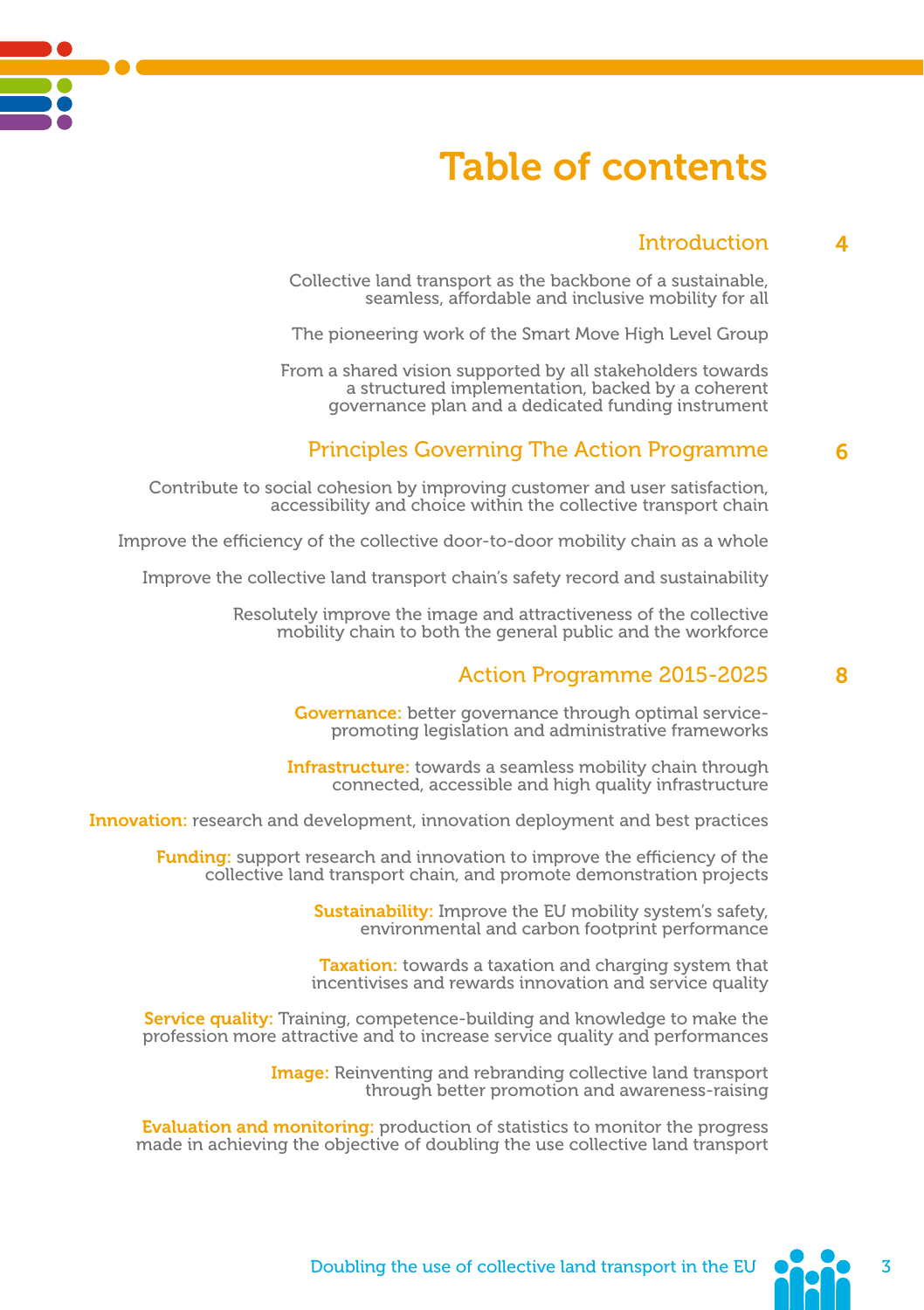## **Introduction**

#### Collective land transport as the backbone of a sustainable, seamless, affordable and inclusive mobility for all

Mobility is both a key contributor to building up a dynamic, fair and inclusive society offering equal chances for all (in terms of access to labour, learning and leisure) and a societal challenge. The expected continued increase in demand for mobility in the coming decades risks aggravating problems such as pollution, congestion and CO2 emissions and will pose a challenge in terms of sustainability. This challenge can only be met by a fundamental transformation of the EU transport system, including a shift to collective mobility in everyday commuting and travel practices.1



In 2011, the European Commission White Paper on Transport recognised the significant socioeconomic benefits and positive externalities of collective land transport and set the objective of a greater use thereof, including both rail- and road-based modes, in the EU<sup>2</sup>. However, this objective has not yet been followed by clear and measurable policy and business objectives, and the related set of support measures and tools, including funding tools, addressing the entire, short- and longdistance, door-to-door mobility chain.

#### The pioneering work of the Smart Move High Level Group

In 2012, the EU public-private Smart Move High Level Group defined a common vision and proposed to set the objective of doubling the use of collective road transport by 2025. It formulated a set policy and business recommendations as a way to facilitate the development of a pro-active public, financial, fiscal, legislative, market and operational environment, which will encourage better service provision and thereby produce a shift in travellers' behaviour towards collective means of transport. The EU public-private Smart Move High Level Group emphasised that a holistic approach was needed, placing customers and users at the centre of the policy and business agenda, and, therefore, approaching the doorto-door collective land transport chain and its constitutive transport modes as a whole. In this framework, the High Level Group recognised taxis and hire cars with driver services as a necessary element of the collective land transport chain.

The objective was supported by leading representatives of the EU institutions, civil society researchers and stakeholders, trade associations and business representatives from the door-to-door collective land transport chain.

#### From a shared vision supported by all stakeholders towards a structured implementation, backed by a coherent governance plan and a dedicated funding instrument

Reaching the ambitious objective of doubling the use of collective land transport cannot be achieved without a comprehensive

<sup>1</sup> Benefits of doubling bus and coach in the EU, www.busandcoach.travel

<sup>2</sup> European Commission White Paper - Roadmap to a

Single European Transport Area – Towards a competitive and resource efficient transport system, page 6.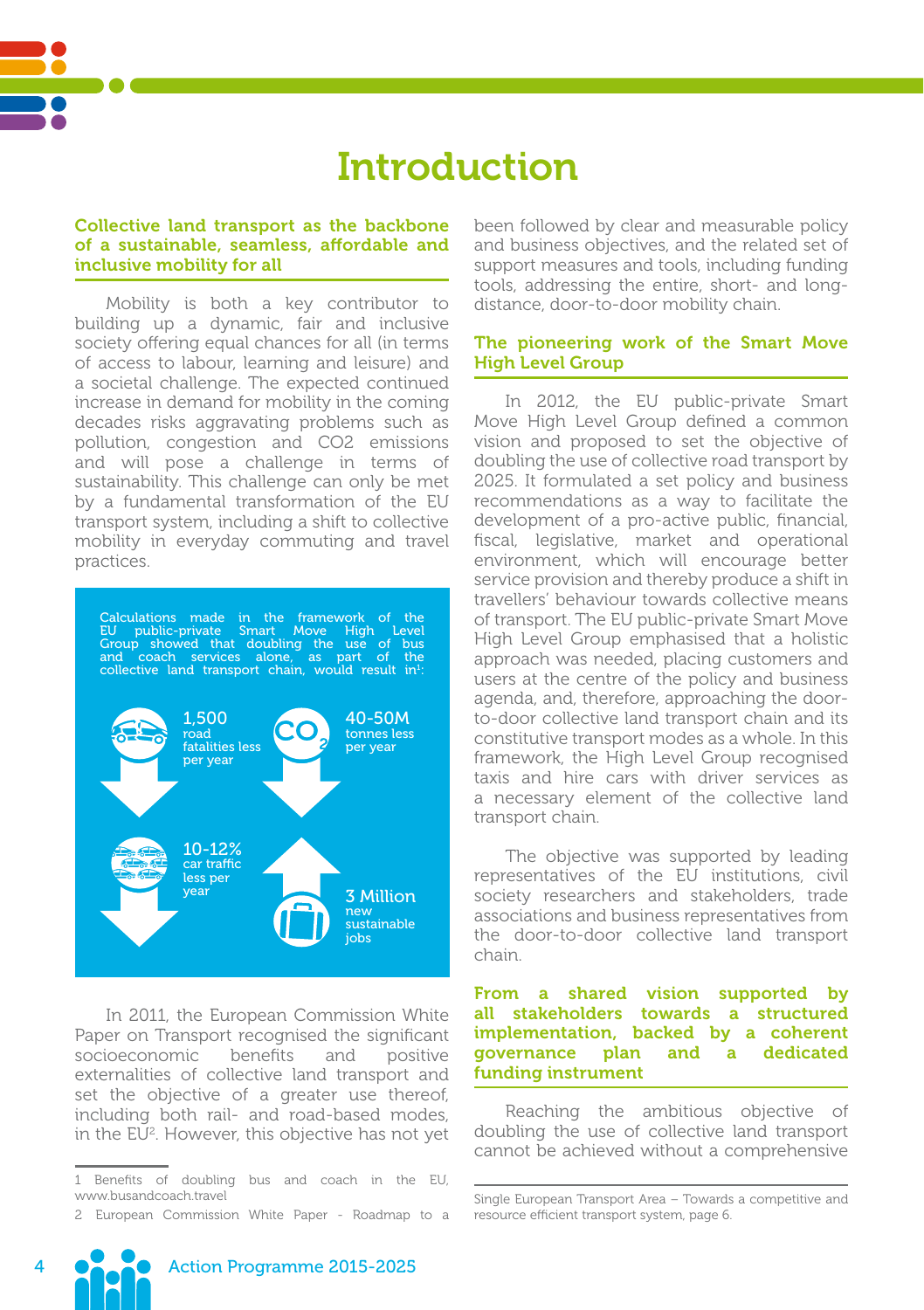

vision shared by all key public and private stakeholders at all decision levels. It will also require commitments and concrete actions on the part of European, national, regional and local administrations in terms of governance, incentives, infrastructure, funding and taxation and, on the part of operators of all modes of collective land transport, in terms of efficiency, quality and attractiveness of services.

Sufficient, continuous investments into transport infrastructure are the prerequisite for future mobility and economic growth on our continent. Research and innovation help to accelerate the integration of new and advanced technologies into progressive collective mobility solutions. A joint European funding instrument would help to enhance the European collective mobility system to the benefit of the customers, while increasing the sector's competitiveness towards other continents.

The objective of this Action Programme for the period 2015-2025 is therefore to articulate this vision and propose a set of measurable policy and business objectives and a list of clearly identified action areas and specific actions, which will allow the EU to become a global sustainable mobility leader and offer its citizens the best collective land transport service in the world. In order to reach this objective:

- The European Commission should integrate a strategy for doubling the use of collective land transport into the overall EU mobility strategy, both within the midterm review of the current Transport White Paper, and, ultimately, as a priority action in a future EU Transport White Paper.
- An Action Programme inspired by the work of the ECMF, supported by a joint European funding instrument, should be adopted by the European institutions and supported by national and local roadmaps for the development of collective land transport.
- The specific actions contained in the Action Programme should be taken at the most appropriate decision level, be it European, national, regional or local, taking into account specific starting points, needs and circumstances.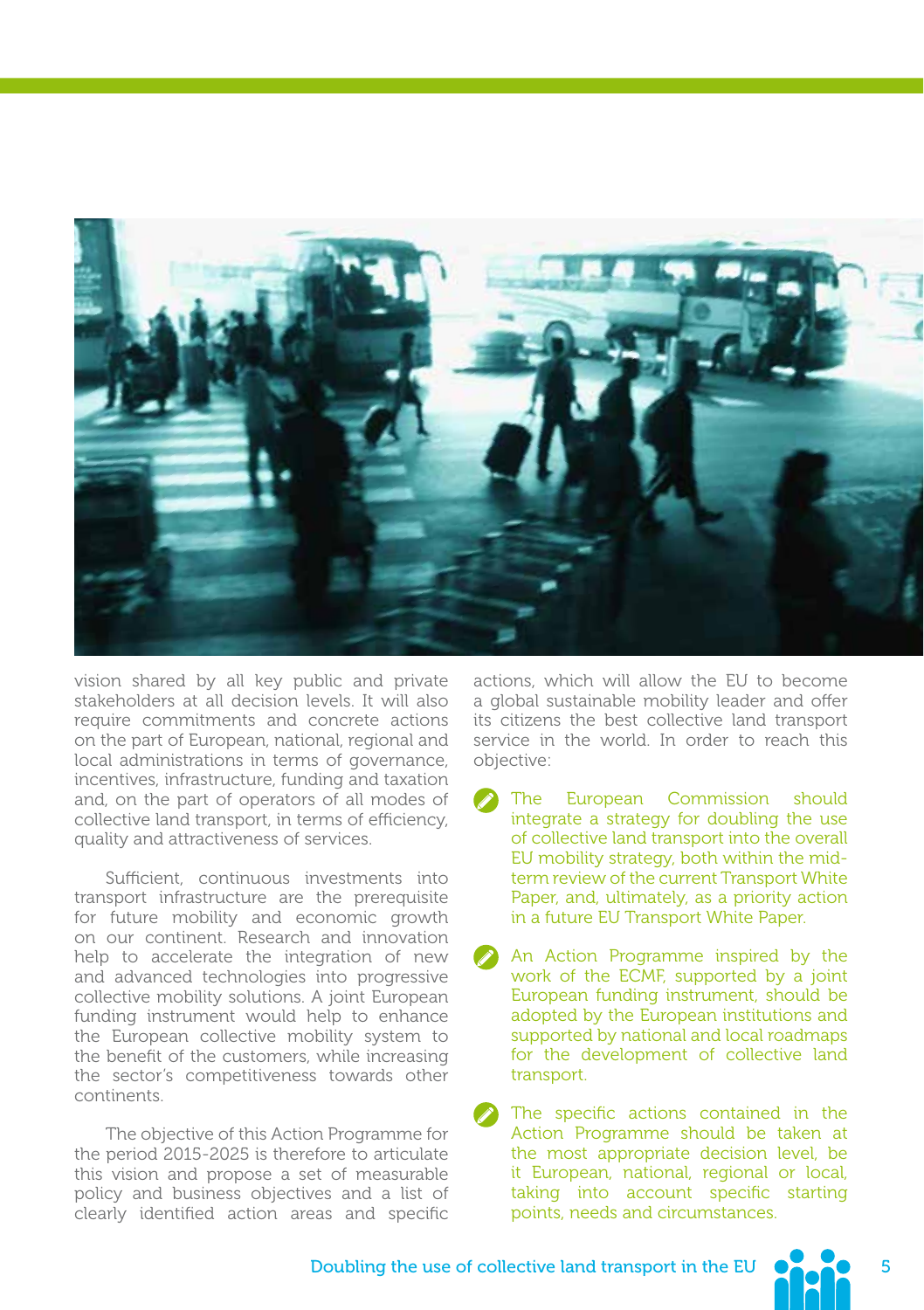

## Principles Governing The Action Programme

#### Contribute to social cohesion by improving customer and user satisfaction, accessibility and choice within the collective transport chain

Proposals for actions should benefit customers and users first, reward initiatives and models leading to increased ease of travel, attractiveness and inclusiveness, a high level of safety, accessibility, service quality, use of cleaner transport technologies and, thus, optimal customer satisfaction. Customer satisfaction with the service provided by the collective mobility chain is key to creating an incentive to use collective transport more often and, ultimately, to relying on collective transport for an increasing number of individual journeys.

Travel information accessible to all, including real-time information provision in urban areas, and integrated tickets are key to matching the mobility needs of customers. Modern communication devices and ITS tools are increasingly delivering services that make this information available at a single "click". In order to further increase the attractiveness of the collective land transport chain, accessibility of information and services to persons with disabilities and persons with reduced mobility should be a priority. Considering the demographic change in Europe, planning ahead will benefit everyone and save costly adaptation and retro-fitting of non-accessible vehicles and infrastructure.

In addition, stations need to be attractive and provide seamless travelling opportunities for customers. Transforming current unior bi-modal terminal infrastructures into genuine multimodal interfaces, including removing all obstacles to other modes' access to them, would lead to a wider and better choice between transport modes, to seamless travelling opportunities and to reduced prices due to increased competition between modes.

#### Improve the efficiency of the collective door-to-door mobility chain as a whole

Proposals for actions should leave enough flexibility for entrepreneurial initiative and innovation and strengthen the competitiveness of the collective land transport chain as

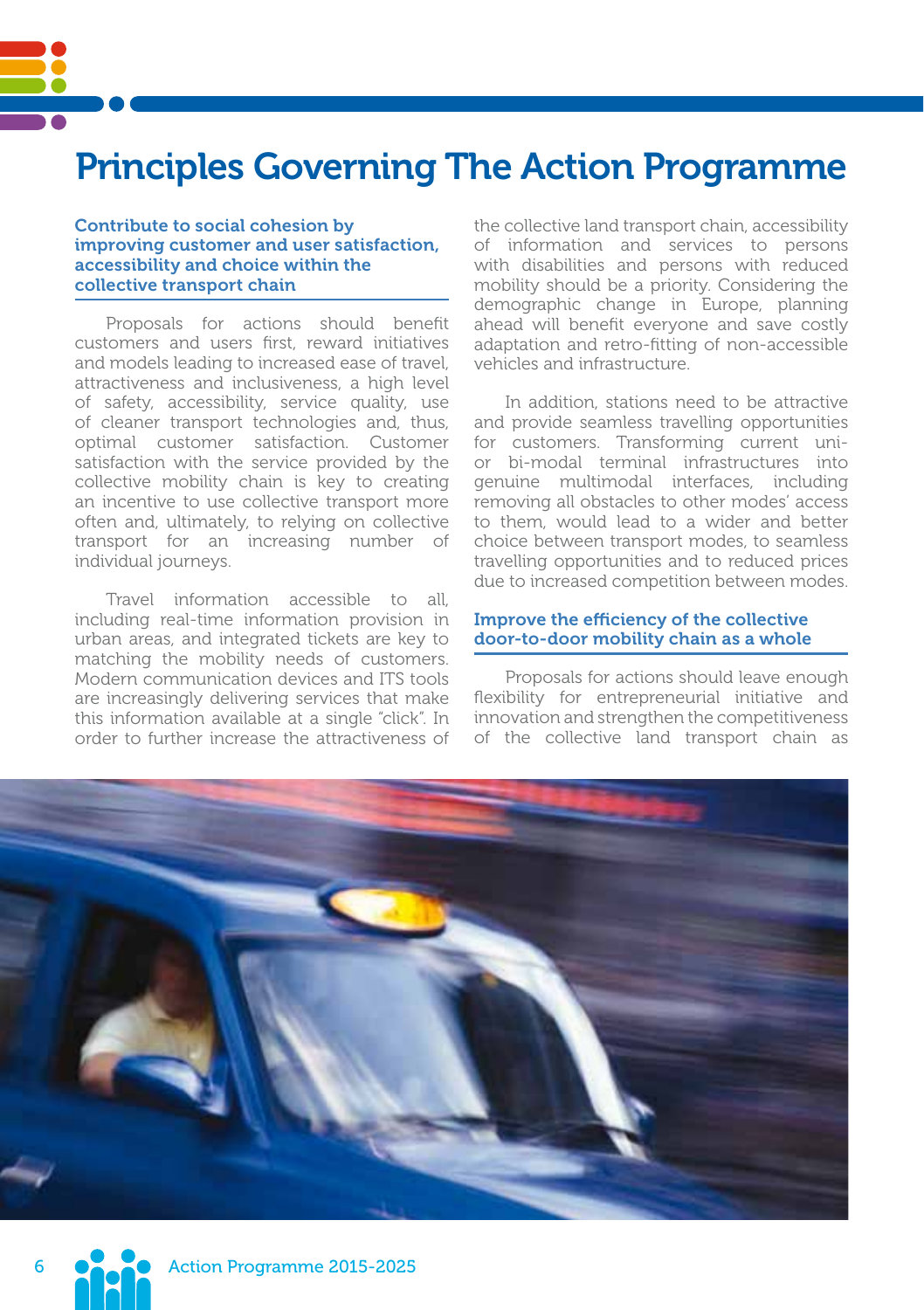a whole, both in urban areas and in long distance transport, through reducing the adverse effects of traffic congestion, thereby improving operating efficiency, reliability and frequency. This will increase the modal share and strengthen the collective land transport chain in comparison to individual motorised transport

It is also important that both public and private actors involved in the collective doorto-door mobility chain stimulate innovation and share the same vision and objectives; this entails supporting working partnerships, innovative public policy and operational concepts, new technologies, as well as the possibility for increased involvement of private initiative and resources. The successful implementation of Bus Rapid Transit (BRT) systems across the world, of BRT-like systems in several European cities, and the opening of the intercity coach market in Germany in 2013 should inform policy makers at all levels of the effects of such approaches.

#### Improve the collective land transport chain's safety record and sustainability

It is the EU objective to halve the overall number of road deaths in the EU by 2020. The collective land transport chain can contribute in several ways to achieving this ambitious objective: first, by improving resolutely its own road safety record, via education and training programmes for both professionals and road users, and, secondly, by providing a safe service to its community and by increasing its use and market share, which will lead to a significant reduction of both road fatalities and injuries.

In the same way, the collective land transport chain can also contribute to improving the environmental performance of the EU mobility system and to a more efficient use of resources, on the one hand by improving its own environmental performances, and, on the other hand, by removing a significant number of car journeys from European roads. The sector is already investing in becoming more and more environmentally-friendly, by notably implementing regenerative brake

technology for buses, trams and trains, providing bus drivers with eco-driving training and purchasing lighter, resource efficient vehicles. Collective land transport can further contribute to meeting the EU environmental objectives, as specified in the EU 2011 Transport White Paper, by setting specific objectives supported by incentives for environmentally-friendly initiatives, such as the share of fleet using non fossil-based fuels, the reduction of energy consumption i.e. in grams of fuel per passenger-kilometre, the reduction of emissions' levels of  $CO<sub>2</sub>$ , in grams of CO<sub>2</sub> per passenger-kilometre, as well as specific targets for noise and other pollutants' emissions emitted within the collective land transport chain.

#### Resolutely improve the image and attractiveness of the collective mobility chain to both the general public and the workforce

Collective land transport is often perceived as a second class mobility solution, an option that one would take as a last resort. The same is sometimes true for those working within the industry, thus further reinforcing the negative impact from inside, and reflected by poorer performance and driver shortage. This has to change, and collective land transport has to be seen by the public as a modern and innovative sector of the future, which, in addition, increases the esteem of those working within this industry and creates vocations. Indeed, transport operators are amongst the largest local employers and offer sustainable jobs which cannot be moved outside of the local area.

In the first instance, this could be supported by dedicated research, in areas including traffic management, management practices and vehicles of the future, at both EU and national level, with the closest possible involvement of industry, customers' representatives and employees. A multi-stakeholder, multi-level, multi-annual and sufficiently-resourced public campaign is needed with the objective of transforming the image of collective transport in the EU, its Member States, regions and cities.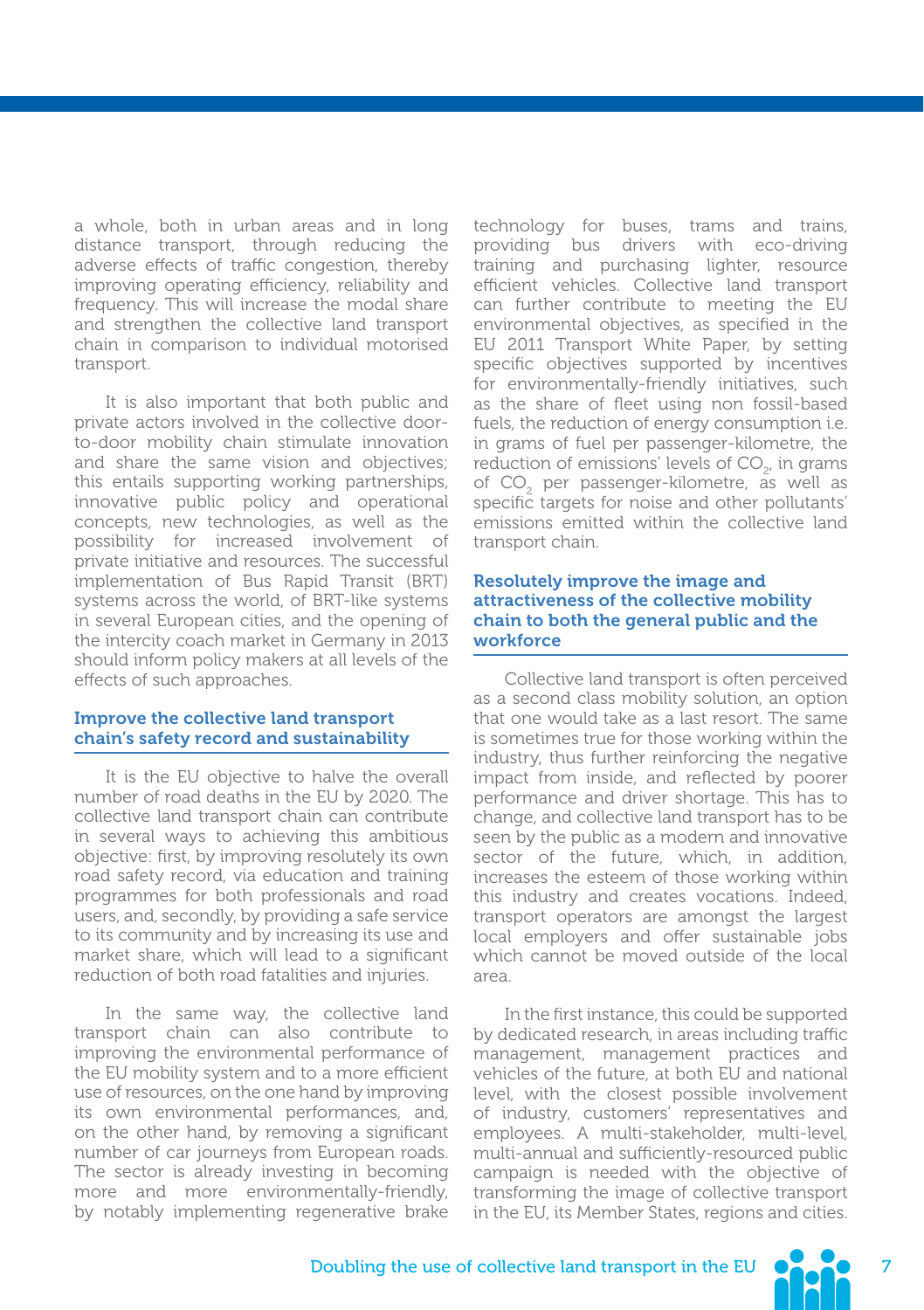

#### Action area 1

Governance: better governance through optimal service-promoting legislation and administrative frameworks

- + Provide regulatory stability as well as coherence at all levels of governance, which allows the sector to make the necessary long-term investments in a stable legal environment.
- + Enable further market opening in long distance collective land transport in EU Member States.
- + Develop recommendations for the introduction and operation of vehicle access regulations, including LEZs.



- Adopt specific driving and rest time rules for long distance bus and coach drivers.
- Harmonise the regulatory framework for the provision of cross-border coach transport services while harmonising and reducing administrative formalities and documentation.
- Guarantee a competitive level playing field between taxi and ride-sharing for reward transport platforms, when the latter are offered as a remunerated service, whilst ensuring the enforcement of rules and surveillance.
- + Carry out a study on the impact of access to the profession regime for taxis in EU Member States. Based on study results, propose an EU directive on an adapted access to the profession regime for taxis, hired cars with drivers and ride sharing schemes (when the latter are offered as a remunerated service) in Europe, with high quality standards for training.

### Action area 2

Infrastructure: towards a seamless mobility chain through connected, accessible and high quality infrastructure

- Streamline regional and local authorities' access to funding, including TEN-T funds, that will allow them to decide on the building of multimodal hubs, with access for all collective land transport modes, as a way to facilitate inter-modality, connect long distance and short distance transport services and ensure a sufficiently harmonised quality of service before, during and after the journey.
- Develop EU-wide recommendations on how to connect long distance and short distance collective mobility services and how to enhance stations and multimodal terminals.
- Earmark funding for the maintenance and enhancement of existing infrastructure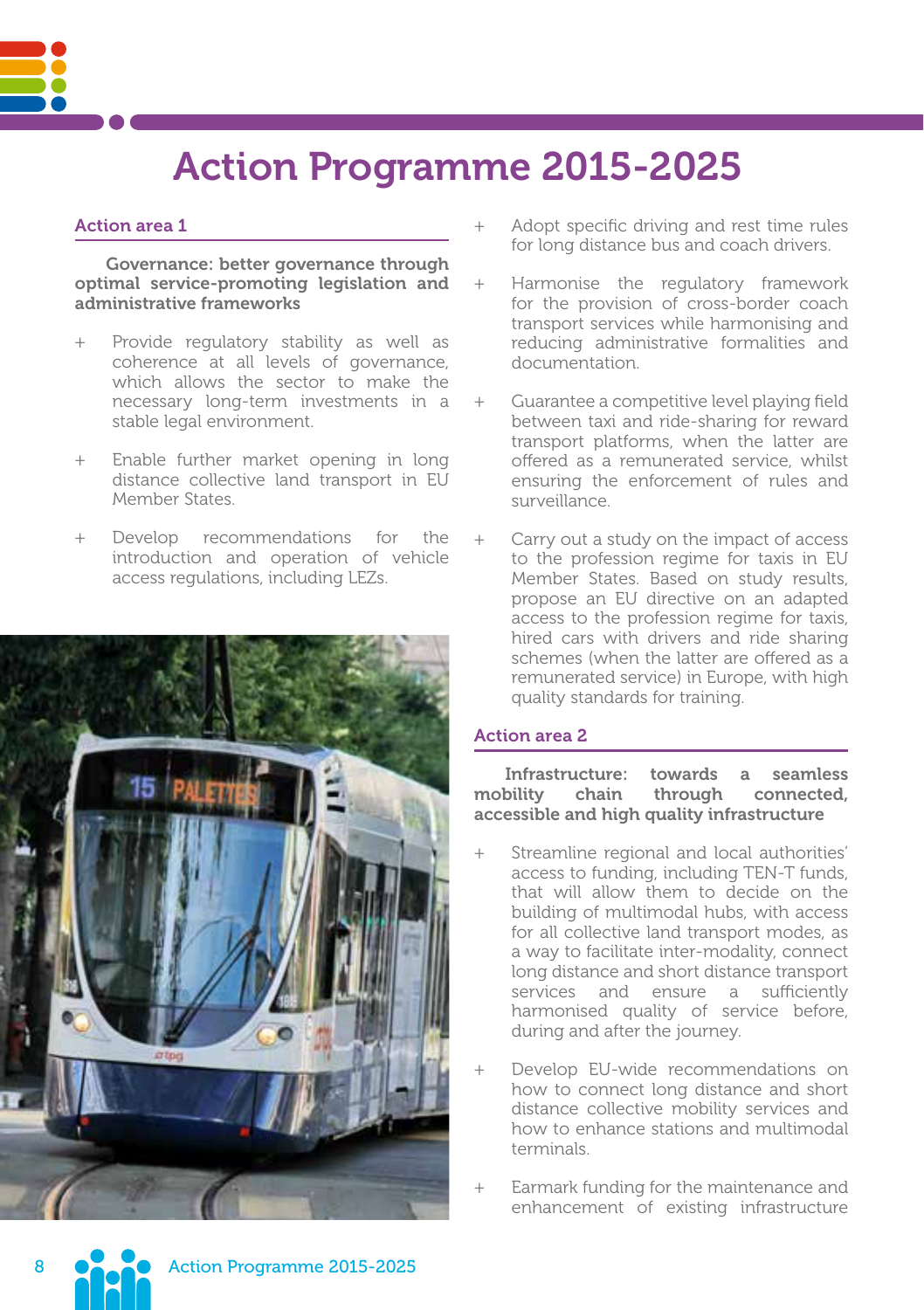

and make it accessible, as a priority where operators face mandatory operating and vehicle accessibility requirements.

- Create a European one-stop shop online database of multimodal coach stations, their facilities and connections.
- Create more priority lanes dedicated to collective land transport.

#### Action area 3

#### Innovation: research and development, innovation deployment and best practices

- + Implement and integrate existing smart ITS tools in the field of multimodal information provision, multimodal journey planning and ticketing for all modes of transport, notably by using EU funding for innovation deployment.
- + Identify success models which yield substantial increases in collective land transport usage and further support

and expand existing "online knowledge repositories", providing access to EU and global best policy and industry practice in innovative collective mobility and travel solutions, also covering EU funded projects and their recommendations.

#### Action area 4

Funding: support research and innovation to improve the efficiency of the collective land transport chain, and promote demonstration projects

+ Create a joint European funding instrument, equipped with the appropriate financial means, to support the realisation of the objective of doubling the use of collective land transport in the EU. This funding instrument would focus on research, innovation and marketdriven solutions and aim to accelerate the integration of new and advanced technologies into innovative collective mobility solutions. It would financially support operators and management

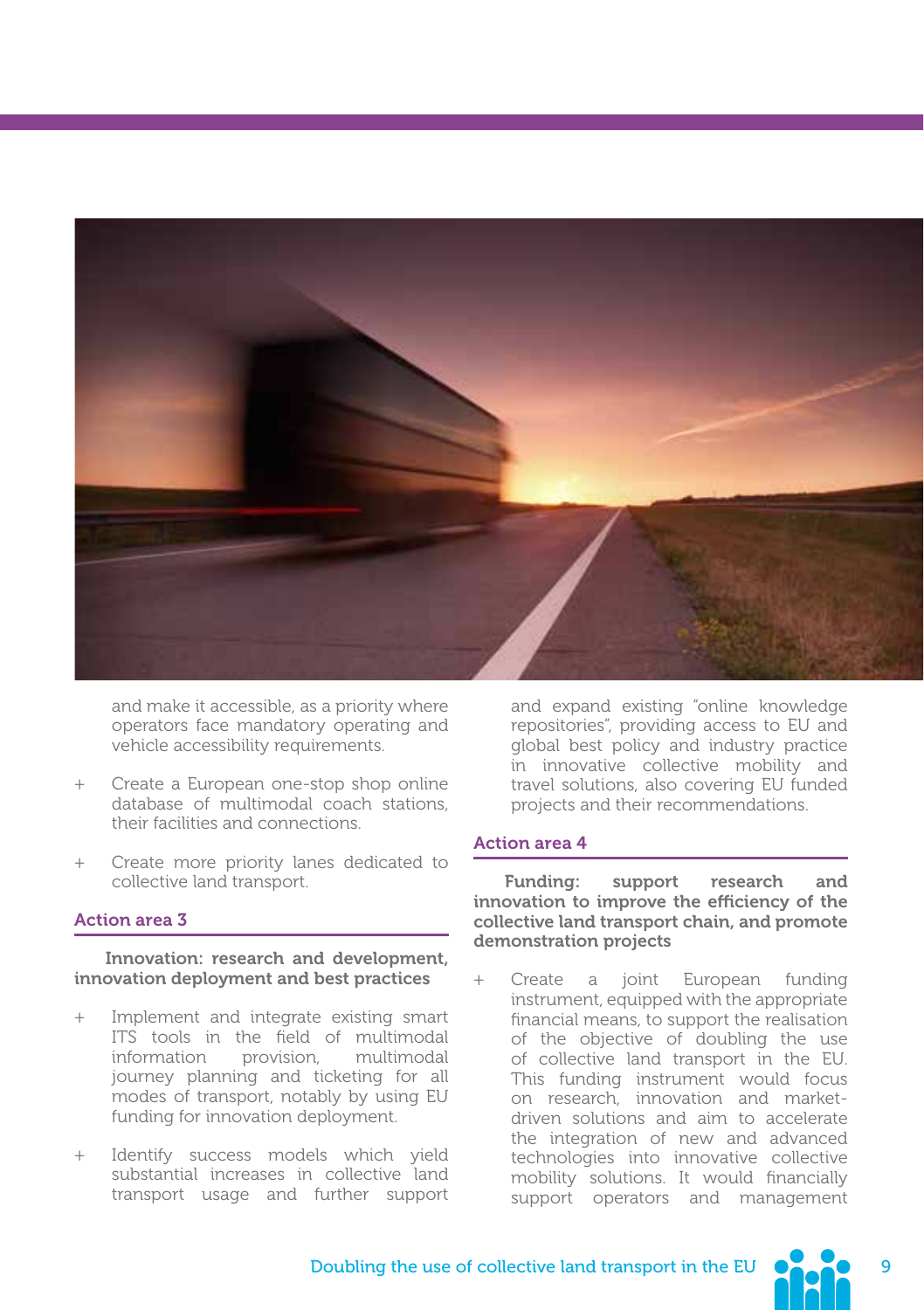authorities of the collective land transport chain willing to take up these innovative collective mobility solutions and support the realisation of the specific actions of the Action Programme.

+ Within this initiative, develop a set of innovation and demonstration projects in key areas, to address the main inefficiencies, shortcomings and gaps within the collective land transport chain.

### Action area 5

Sustainability: Improve the EU mobility system's safety, environmental and carbon footprint performance

- Support the replacement of fossil fuels with alternatives, where economically viable and environmentally sound, together with the development of relevant infrastructure and dedicated business models.
- + Improve efficiency, safety and traffic flow by increasing collective transport traffic priority in order to reduce congestion and to increase the attractiveness of the service to passengers.
- + Identify and implement safety measures targeting the main causes of accidents.
- + − Identify new safety awareness and training strategies, encouraging all road users to put themselves in the place of other road users.

#### Action area 6

Taxation: towards a taxation and charging system that incentivises and rewards innovation and service quality

- + Incentivise the acquisition of greener and accessible vehicles by collective land transport operators.
- + Establish fully harmonised VAT compliance procedures for intra-EU and international collective transport.
- + Establish a level playing field between long distance modes of collective transport.
- + Reach a political commitment to incentivise the use of collective land transport modes over the use of the private car through the earmarking of fiscal revenues and fiscal incentives, covering VAT ("0 rate"), taxation of energy as well as congestion and user charges.

#### Action area 7

Service quality: Training, competencebuilding and knowledge to make the profession more attractive and to increase .<br>service quality and performances

- + Encourage high quality customer service and disability awareness training for all front-line staff, including ground staff.
- + Develop high quality driver qualification frameworks which lead to internationally recognised certification and recognition. Provide incentives to drivers to deliver service excellence based on measurable key performance indicators (Safety, Customer Satisfaction, Eco-Efficiency, etc.).
- + Establish a driver image campaign to attract the right professionals and create vocations.

#### Action area 8

#### Image: Reinventing and rebranding collective land transport through better promotion and awareness-raising

+ Create a European Knowledge Centre for Collective Land Transport, with the participation of leading European Universities and collective land transport bodies and stakeholders, as a platform to centralise and conduct research, build knowledge and develop programmes on promoting the use and improving the attractiveness of collective land transport in the EU.

10 **Collection Programme 2015-2025**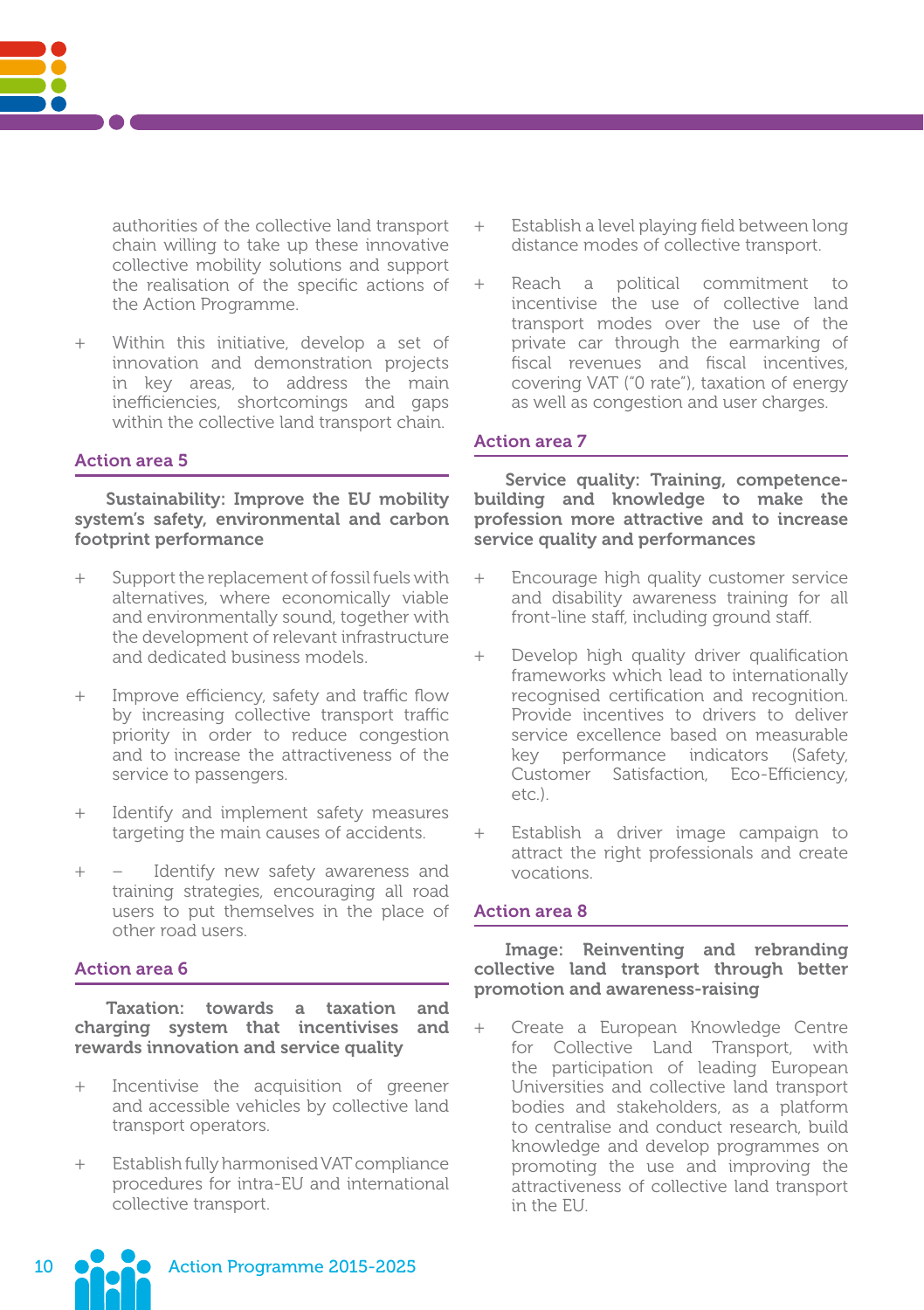- + Include in national, regional and local mobility plans a communication strategy to promote the use of collective land transport, placing the emphasis on increasing the know-how on the product advantages, and communicating core values by means of consistent and detailed market communication and sharing examples of best practices.
- + Support such national/regional/local mobility plans with a basic European toolkit of joint messages, values, labels, awards, etc.
- Promote customer awareness of carbon footprints for all passenger transport modes.
- + Encourage and facilitate public-privatepartnerships between authorities and transport operators to improve efficiency, accessibility and image of collective land transport.

### Action area 9

Evaluation and monitoring: production of statistics to monitor the progress made in achieving the objective of doubling the use collective land transport

- + Develop and update action plans at regular intervals and make progress reports to track and monitor implementation.
- + Establish a European Collective Land Transport Observatory to monitor and report on the use of collective land transport at European, national and local levels.
- At EU and national levels, develop statistical tools and regularly publish appropriate, simple and easy-to-understand statistical indicators.
- Create and carry out a standardised yearly Eurobarometer survey on collective land transport.